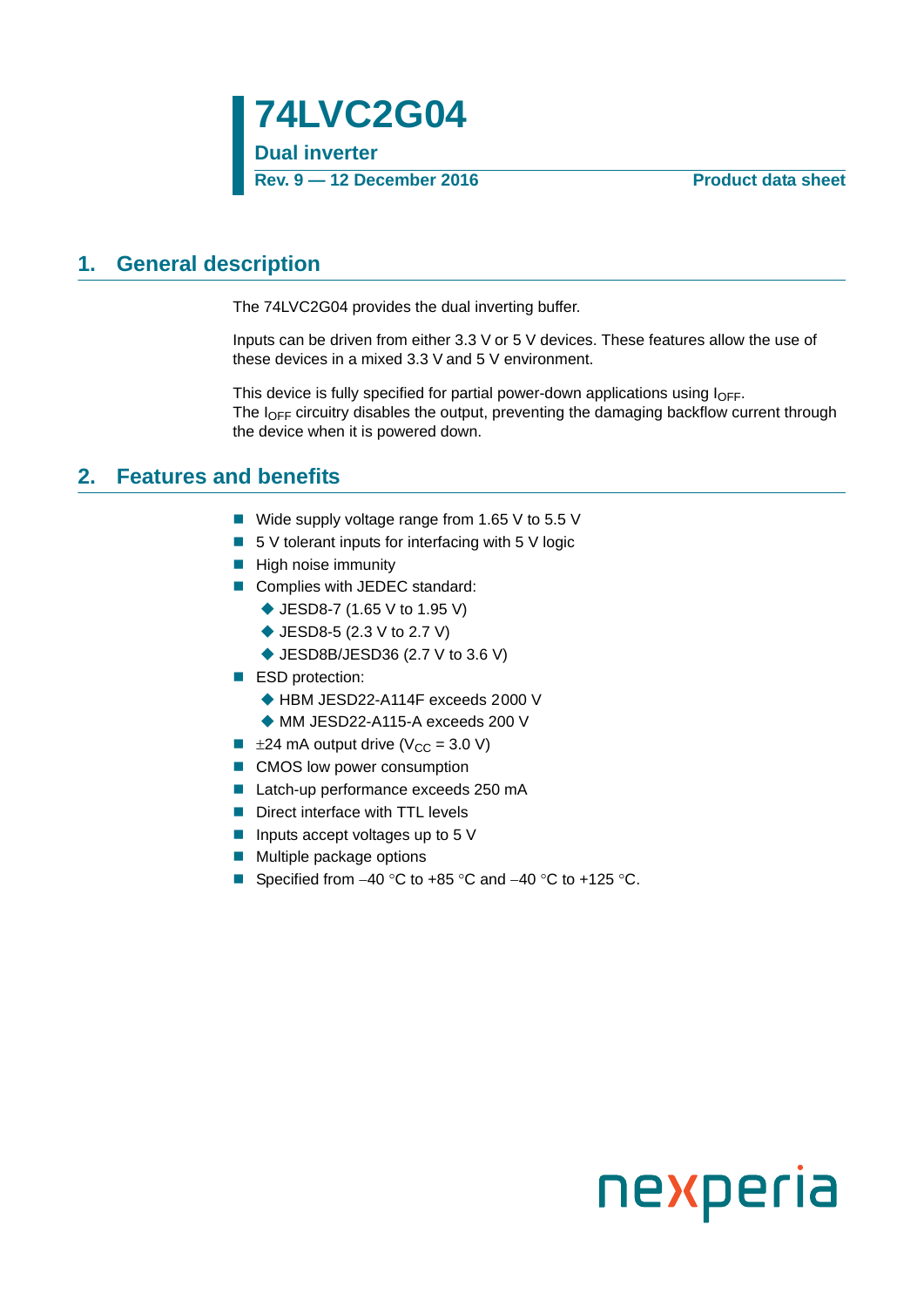## <span id="page-1-1"></span>**3. Ordering information**

#### **Table 1. Ordering information**

| <b>Type number</b> | Package                  |                   |                                                                                                                    |                     |  |  |  |  |
|--------------------|--------------------------|-------------------|--------------------------------------------------------------------------------------------------------------------|---------------------|--|--|--|--|
|                    | <b>Temperature range</b> | <b>Name</b>       | <b>Description</b>                                                                                                 | Version             |  |  |  |  |
| 74LVC2G04GW        | –40 °C to +125 °C        | <b>SC-88</b>      | plastic surface-mounted package; 6 leads                                                                           | SOT <sub>363</sub>  |  |  |  |  |
| 74LVC2G04GV        | –40 °C to +125 °C        | TSOP6             | plastic surface-mounted package (TSOP6); 6 leads                                                                   | SOT457              |  |  |  |  |
| 74LVC2G04GM        | –40 °C to +125 °C        | XSON <sub>6</sub> | plastic extremely thin small outline package; no leads;<br>6 terminals; body $1 \times 1.45 \times 0.5$ mm         | SOT886              |  |  |  |  |
| 74LVC2G04GF        | –40 °C to +125 °C        | XSON <sub>6</sub> | plastic extremely thin small outline package; no leads;<br>6 terminals; body $1 \times 1 \times 0.5$ mm            | SOT891              |  |  |  |  |
| 74LVC2G04GN        | $-40$ °C to +125 °C      | XSON6             | extremely thin small outline package; no leads;<br>6 terminals; body $0.9 \times 1.0 \times 0.35$ mm               | SOT <sub>1115</sub> |  |  |  |  |
| 74LVC2G04GS        | –40 °C to +125 °C        | XSON <sub>6</sub> | extremely thin small outline package; no leads;<br>6 terminals; body $1.0 \times 1.0 \times 0.35$ mm               | SOT <sub>1202</sub> |  |  |  |  |
| 74LVC2G04GX        | –40 °C to +125 °C        | X2SON6            | plastic thermal extremely thin small outline package;<br>no leads; 6 terminals; body $1 \times 0.8 \times 0.35$ mm | SOT1255             |  |  |  |  |

## <span id="page-1-2"></span>**4. Marking**

#### **Table 2. Marking**

| Type number | Marking code <sup>[1]</sup> |
|-------------|-----------------------------|
| 74LVC2G04GW | V4                          |
| 74LVC2G04GV | V <sub>04</sub>             |
| 74LVC2G04GM | V <sub>4</sub>              |
| 74LVC2G04GF | V <sub>4</sub>              |
| 74LVC2G04GN | V <sub>4</sub>              |
| 74LVC2G04GS | V4                          |
| 74LVC2G04GX | V <sub>4</sub>              |

<span id="page-1-0"></span>[1] The pin 1 indicator is located on the lower left corner of the device, below the marking code.

## <span id="page-1-3"></span>**5. Functional diagram**



© Nexperia B.V. 2017. All rights reserved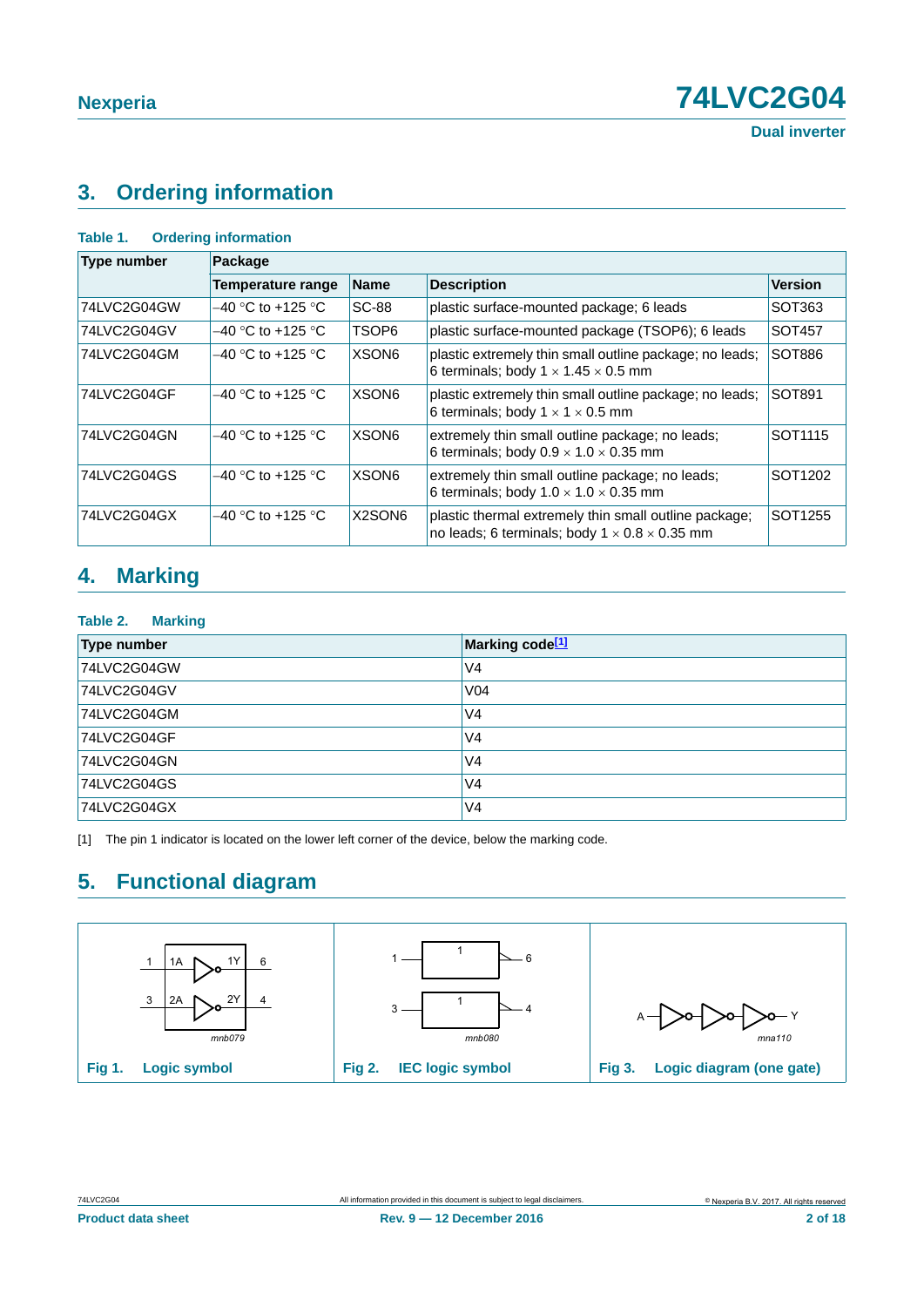## <span id="page-2-0"></span>**6. Pinning information**

#### **6.1 Pinning**

<span id="page-2-1"></span>

#### **6.2 Pin description**

<span id="page-2-2"></span>

| Table 3.<br><b>Pin description</b> |     |                    |  |  |  |
|------------------------------------|-----|--------------------|--|--|--|
| Symbol                             | Pin | <b>Description</b> |  |  |  |
| 1A                                 |     | data input         |  |  |  |
| GND                                | 2   | ground (0 V)       |  |  |  |
| 2A                                 | 3   | data input         |  |  |  |
| 2Y                                 | 4   | data output        |  |  |  |
| $V_{CC}$                           | 5   | supply voltage     |  |  |  |
| 1Y                                 | 6   | data input         |  |  |  |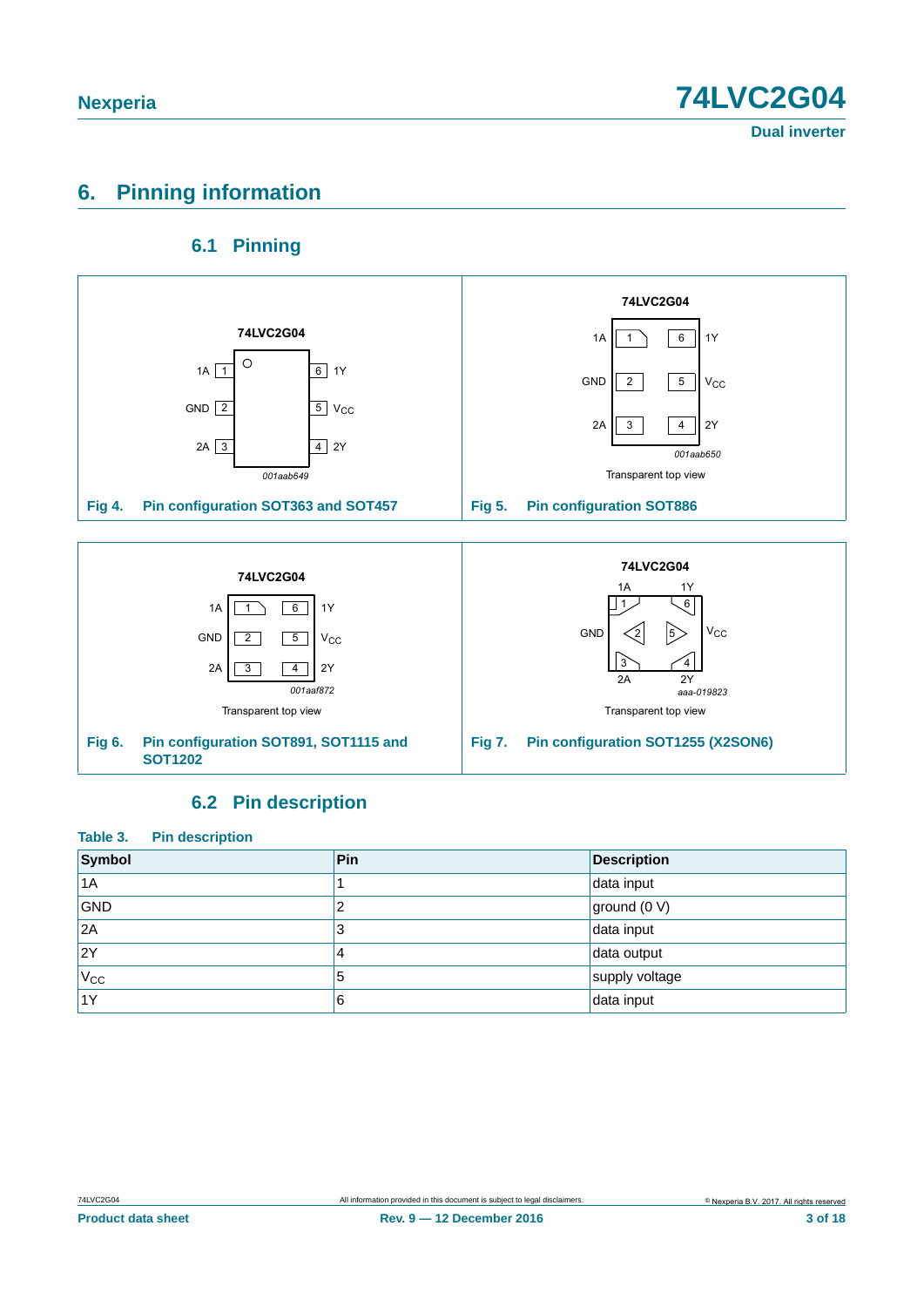## <span id="page-3-4"></span>**7. Functional description**

Table 4. Function table<sup>[1]</sup>

| Input | Output           |
|-------|------------------|
| nA    | $\mathbf{u}$<br> |
|       | п                |
| lН    |                  |

<span id="page-3-0"></span> $[1]$  H = HIGH voltage level; L = LOW voltage level.

#### <span id="page-3-5"></span>**8. Limiting values**

#### **Table 5. Limiting values**

*In accordance with the Absolute Maximum Rating System (IEC 60134). Voltages are referenced to GND (ground = 0 V).*

| <b>Symbol</b>     | <b>Parameter</b>        | <b>Conditions</b>                      | Min    | <b>Max</b>               | <b>Unit</b> |
|-------------------|-------------------------|----------------------------------------|--------|--------------------------|-------------|
| $V_{CC}$          | supply voltage          |                                        | $-0.5$ | $+6.5$                   | V           |
| $I_{\mathsf{IK}}$ | input clamping current  | $V_1 < 0$ V                            | $-50$  | $\overline{\phantom{a}}$ | mA          |
| $V_{I}$           | input voltage           | $\boxed{1}$                            | $-0.5$ | $+6.5$                   | V           |
| $I_{OK}$          | output clamping current | $VO > VCC$ or $VO < 0$ V               |        | ±50                      | mA          |
| $V_{\rm O}$       | output voltage          | [1][2]<br>Active mode                  | $-0.5$ | $V_{\rm CC}$ + 0.5       | ٧           |
|                   |                         | $[1][2]$<br>Power-down mode            | $-0.5$ | $+6.5$                   | ٧           |
| I <sub>o</sub>    | output current          | $V_{\Omega} = 0$ V to $V_{\text{CC}}$  |        | ±50                      | mA          |
| $I_{\rm CC}$      | supply current          |                                        |        | 100                      | mA          |
| <b>I</b> GND      | ground current          |                                        | $-100$ | ٠                        | mA          |
| $P_{\text{tot}}$  | total power dissipation | $[3]$<br>$T_{amb} = -40$ °C to +125 °C |        | 250                      | mW          |
| $T_{\text{stg}}$  | storage temperature     |                                        | $-65$  | $+150$                   | $^{\circ}C$ |

<span id="page-3-1"></span>[1] The input and output voltage ratings may be exceeded if the input and output current ratings are observed.

<span id="page-3-2"></span>[2] When  $V_{CC} = 0$  V (Power-down mode), the output voltage can be 5.5 V in normal operation.

<span id="page-3-3"></span>[3] For SC-88 and SC-74 packages: above 87.5 °C the value of  $P_{tot}$  derates linearly with 4.0 mW/K. For X2SON6 and XSON6 packages: above 118 °C the value of  $P_{tot}$  derates linearly with 7.8 mW/K.

## <span id="page-3-6"></span>**9. Recommended operating conditions**

| Table 6.<br><b>Recommended operating conditions</b> |                                     |                                   |            |                          |            |      |  |
|-----------------------------------------------------|-------------------------------------|-----------------------------------|------------|--------------------------|------------|------|--|
| <b>Symbol</b>                                       | <b>Parameter</b>                    | <b>Conditions</b>                 | <b>Min</b> | <b>Typ</b>               | <b>Max</b> | Unit |  |
| $V_{\rm CC}$                                        | supply voltage                      |                                   | 1.65       | $\overline{\phantom{0}}$ | 5.5        |      |  |
| $V_{I}$                                             | input voltage                       |                                   | 0          | $\overline{\phantom{0}}$ | 5.5        |      |  |
| $V_{\rm O}$                                         | output voltage                      | Active mode                       | 0          | $\overline{\phantom{a}}$ | $V_{CC}$   |      |  |
|                                                     |                                     | Power-down mode; $V_{CC} = 0$ V   | 0          | $\overline{\phantom{0}}$ | 5.5        |      |  |
| $T_{amb}$                                           | ambient temperature                 |                                   | $-40$      | $\overline{\phantom{a}}$ | $+125$     | °C   |  |
| $\Delta t/\Delta V$                                 | input transition rise and fall rate | $V_{\text{CC}}$ = 1.65 V to 2.7 V |            | ۰                        | 20         | ns/V |  |
|                                                     |                                     | $V_{CC}$ = 2.7 V to 5.5 V         |            | $\overline{\phantom{a}}$ | 10         | ns/V |  |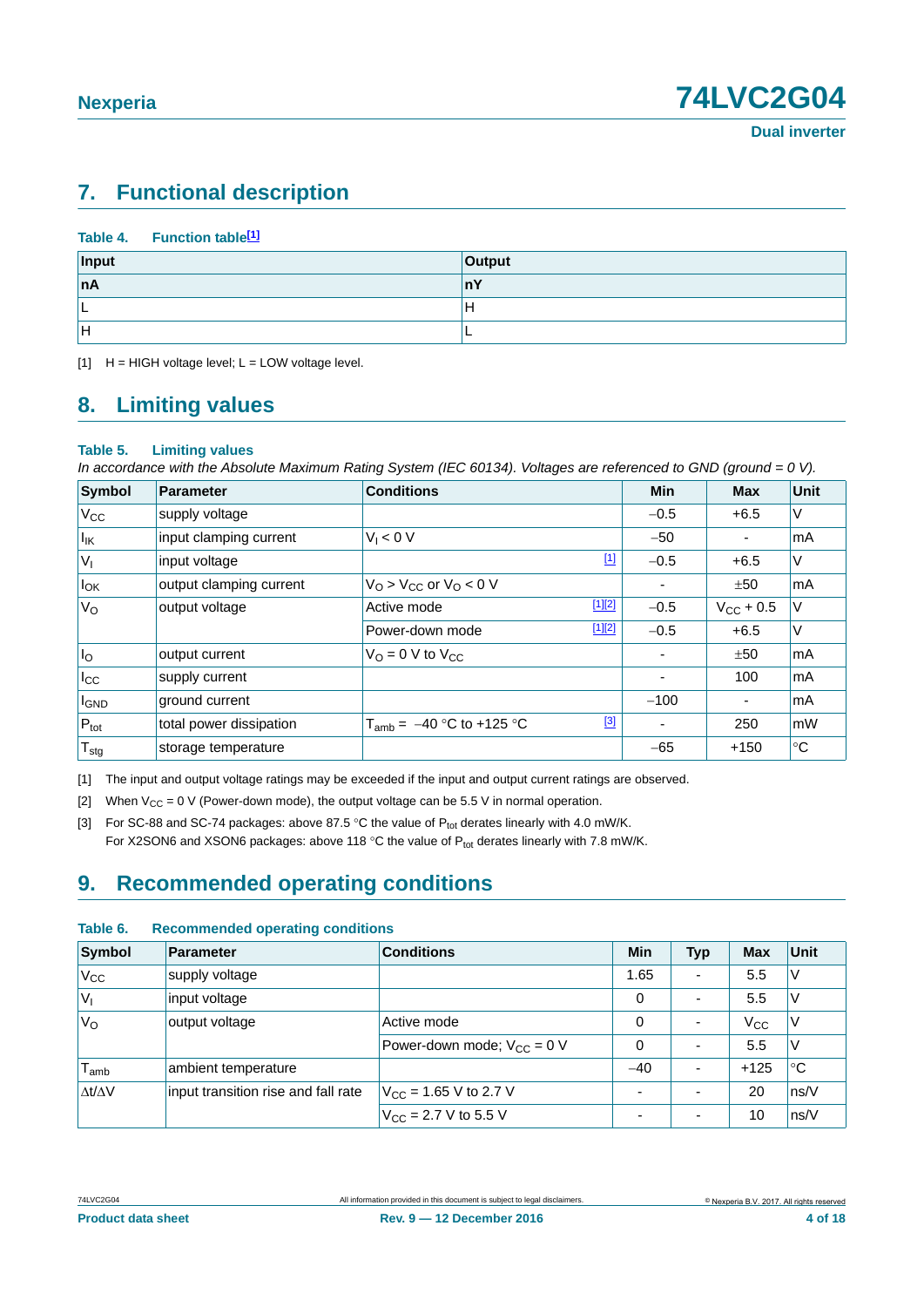## <span id="page-4-2"></span>**10. Static characteristics**

#### <span id="page-4-1"></span>**Table 7. Static characteristics**

*At recommended operating conditions. Voltages are referenced to GND (ground = 0 V).*

| Symbol                             | Parameter                    | <b>Conditions</b>                                                        | -40 °C to +85 °C         |                              |                          | -40 °C to +125 °C |                          | Unit    |
|------------------------------------|------------------------------|--------------------------------------------------------------------------|--------------------------|------------------------------|--------------------------|-------------------|--------------------------|---------|
|                                    |                              |                                                                          | Min                      | Typ <sup>[1]</sup>           | <b>Max</b>               | Min               | <b>Max</b>               |         |
| V <sub>IH</sub>                    | <b>HIGH-level</b>            | $V_{CC}$ = 1.65 V to 1.95 V                                              | $0.65V_{CC}$             |                              |                          | $0.65V_{CC}$      |                          | V       |
| input voltage                      | $V_{CC}$ = 2.3 V to 2.7 V    | 1.7                                                                      | $\blacksquare$           | $\blacksquare$               | 1.7                      | ÷.                | V                        |         |
|                                    |                              | $V_{CC}$ = 2.7 V to 3.6 V                                                | 2.0                      |                              |                          | 2.0               |                          | V       |
|                                    |                              | $V_{CC}$ = 4.5 V to 5.5 V                                                | $0.7V_{CC}$              | $\qquad \qquad \blacksquare$ |                          | $0.7V_{CC}$       |                          | $\vee$  |
| V <sub>IL</sub>                    | LOW-level input              | $V_{CC}$ = 1.65 V to 1.95 V                                              | $\blacksquare$           | $\blacksquare$               | $0.35V_{CC}$             | $\blacksquare$    | $0.35V_{CC}$             | V       |
| voltage                            |                              | $V_{\text{CC}} = 2.3 \text{ V}$ to 2.7 V                                 | $\overline{\phantom{a}}$ | $\blacksquare$               | 0.7                      | $\blacksquare$    | 0.7                      | V       |
|                                    |                              | $V_{\text{CC}} = 2.7 \text{ V}$ to 3.6 V                                 | $\overline{\phantom{a}}$ | $\overline{\phantom{a}}$     | 0.8                      | $\mathbf{r}$      | 0.8                      | $\vee$  |
|                                    |                              | $V_{CC}$ = 4.5 V to 5.5 V                                                |                          | $\blacksquare$               | $0.3V_{CC}$              |                   | $0.3V_{CC}$              | V       |
| <b>V<sub>OH</sub></b>              | HIGH-level                   | $V_I = V_{IH}$ or $V_{IL}$                                               |                          |                              |                          |                   |                          |         |
|                                    | output voltage               | $I_{\text{O}} = -100 \mu\text{A}$ ;<br>$V_{CC}$ = 1.65 V to 5.5 V        | $V_{CC}$ - 0.1           | $\overline{\phantom{a}}$     |                          | $V_{CC}$ - 0.1    |                          | V       |
|                                    |                              | $I_{\text{O}} = -4 \text{ mA}$ ; $V_{\text{CC}} = 1.65 \text{ V}$        | 1.2                      |                              |                          | 0.95              |                          | $\vee$  |
|                                    |                              | $I_{\text{O}} = -8 \text{ mA}$ ; $V_{\text{CC}} = 2.3 \text{ V}$         | 1.9                      | $\overline{\phantom{a}}$     | $\blacksquare$           | 1.7               | $\blacksquare$           | V       |
|                                    |                              | $I_{\text{O}} = -12 \text{ mA}$ ; $V_{\text{CC}} = 2.7 \text{ V}$        | 2.2                      | $\overline{\phantom{a}}$     | $\blacksquare$           | 1.9               | $\overline{\phantom{a}}$ | V       |
|                                    |                              | $I_{\text{O}} = -24 \text{ mA}$ ; $V_{\text{CC}} = 3.0 \text{ V}$        | 2.3                      | $\blacksquare$               | ÷,                       | 2.0               |                          | V       |
|                                    |                              | $I_{\text{O}} = -32 \text{ mA}$ ; $V_{\text{CC}} = 4.5 \text{ V}$        | 3.8                      |                              |                          | 3.4               |                          | $\vee$  |
| <b>V<sub>OL</sub></b><br>LOW-level |                              | $V_I = V_{IH}$ or $V_{IL}$                                               |                          |                              |                          |                   |                          |         |
|                                    | output voltage               | $I_{\Omega} = 100 \mu A$ ;<br>$V_{CC}$ = 1.65 V to 5.5 V                 | $\blacksquare$           | $\blacksquare$               | 0.10                     | $\blacksquare$    | 0.10                     | V       |
|                                    |                              | $I_O = 4$ mA; $V_{CC} = 1.65$ V                                          | $\blacksquare$           | $\blacksquare$               | 0.45                     |                   | 0.70                     | $\vee$  |
|                                    |                              | $IO = 8$ mA; $VCC = 2.3$ V                                               | $\blacksquare$           | $\blacksquare$               | 0.30                     | $\blacksquare$    | 0.45                     | V       |
|                                    |                              | $IO$ = 12 mA; $VCC$ = 2.7 V                                              | $\blacksquare$           | ÷,                           | 0.40                     | $\blacksquare$    | 0.60                     | $\vee$  |
|                                    |                              | $IO = 24$ mA; $VCC = 3.0$ V                                              |                          | $\overline{\phantom{a}}$     | 0.55                     | $\blacksquare$    | 0.80                     | $\vee$  |
|                                    |                              | $IO$ = 32 mA; $VCC$ = 4.5 V                                              |                          |                              | 0.55                     |                   | 0.80                     | $\vee$  |
| H,                                 | input leakage<br>current     | $V_1 = 5.5$ V or GND;<br>$V_{CC} = 0 V$ to 5.5 V                         |                          | ±0.1                         | ±1                       |                   | ±1                       | $\mu$ A |
| $I_{OFF}$                          | power-off<br>leakage current | $V_{CC}$ = 0 V; V <sub>1</sub> or V <sub>O</sub> = 5.5 V                 |                          | ±0.1                         | ±2                       |                   | ±2                       | $\mu$ A |
| $I_{\rm CC}$                       | supply current               | $V_1 = 5.5$ V or GND; $I_0 = 0$ A;<br>$V_{CC}$ = 1.65 V to 5.5 V         | $\blacksquare$           | 0.1                          | 4                        | $\sim$            | 4                        | $\mu$ A |
| $\Delta I_{CC}$                    | additional<br>supply current | per pin; $V_{CC} = 2.3 V$ to 5.5 V;<br>$V_1 = V_{CC} - 0.6 V; I_0 = 0 A$ | $\blacksquare$           | 5                            | 500                      | $\blacksquare$    | 500                      | μA      |
| $C_1$                              | input<br>capacitance         | $V_{CC}$ = 3.3 V; V <sub>1</sub> = GND to V <sub>CC</sub>                | $\blacksquare$           | 2.5                          | $\overline{\phantom{a}}$ |                   |                          | pF      |

<span id="page-4-0"></span>[1] All typical values are measured at  $V_{CC} = 3.3$  V and  $T_{amb} = 25$  °C.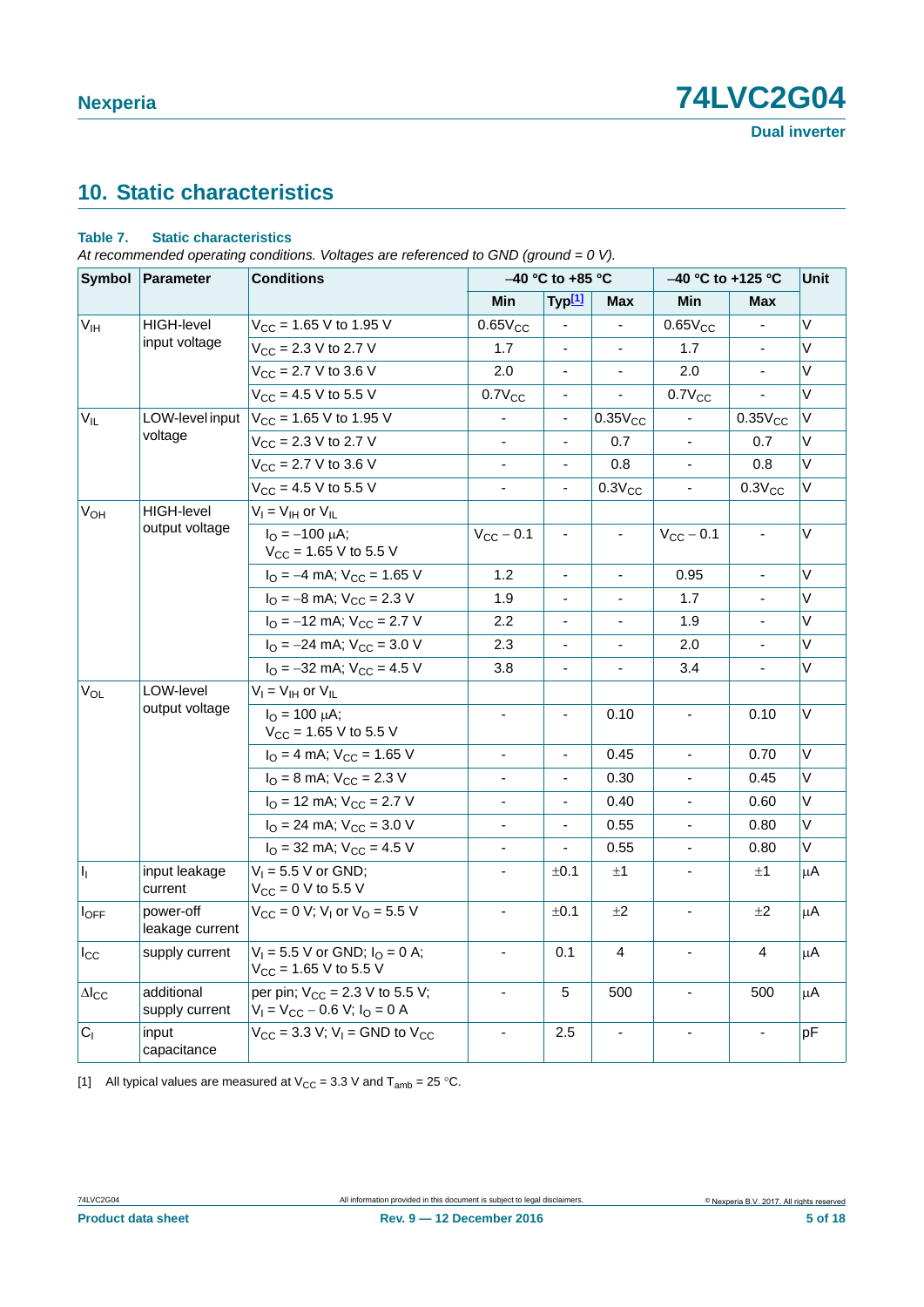## <span id="page-5-4"></span>**11. Dynamic characteristics**

#### **Table 8. Dynamic characteristics**

*Voltages are referenced to GND (ground = 0 V); for load circuit see [Figure 9.](#page-6-0)* 

|              | Symbol Parameter                 | <b>Conditions</b>                                 |                          | $-40$ °C to +85 °C |            | $-40$ °C to +125 °C | Unit           |    |
|--------------|----------------------------------|---------------------------------------------------|--------------------------|--------------------|------------|---------------------|----------------|----|
|              |                                  |                                                   | <b>Min</b>               | Typ <sup>[1]</sup> | <b>Max</b> | <b>Min</b>          | <b>Max</b>     |    |
| $t_{\rm pd}$ | propagation delay                | $[2]$<br>nA to nY; see Figure 8                   |                          |                    |            |                     |                |    |
|              |                                  | $V_{\text{CC}}$ = 1.65 V to 1.95 V                | 1.0                      | 3.5                | 8.0        | 1.0                 | 9.5            | ns |
|              |                                  | $V_{\text{CC}} = 2.3 \text{ V}$ to 2.7 V          | 1.0                      | 2.2                | 4.4        | 1.0                 | 5.4            | ns |
|              |                                  | $V_{\text{CC}} = 2.7 V$                           | 1.0                      | 2.7                | 5.2        | 1.0                 | 7.0            | ns |
|              |                                  | $V_{CC}$ = 3.0 V to 3.6 V                         | 0.5                      | 2.7                | 4.1        | 0.5                 | 5.5            | ns |
|              |                                  | $V_{CC}$ = 4.5 V to 5.5 V                         | 1.0                      | 1.9                | 3.2        | 1.0                 | 3.8            | ns |
| $C_{PD}$     | power dissipation<br>capacitance | [3]<br>$V_1$ = GND to $V_{CC}$ ; $V_{CC}$ = 3.3 V | $\overline{\phantom{a}}$ | 13.5               | $\sim$     | $\overline{a}$      | $\blacksquare$ | pF |

<span id="page-5-0"></span>[1] Typical values are measured at  $T_{amb} = 25 \degree C$  and  $V_{CC} = 1.8 \text{ V}$ , 2.5 V, 2.7 V, 3.3 V and 5.0 V respectively.

<span id="page-5-2"></span>[2]  $t_{\rm od}$  is the same as  $t_{\rm PLH}$  and  $t_{\rm PHL}$ .

<span id="page-5-3"></span>[3] C<sub>PD</sub> is used to determine the dynamic power dissipation ( $P_D$  in  $\mu$ W).

 $P_D = C_{PD} \times V_{CC}^2 \times f_i \times N + \Sigma (C_L \times V_{CC}^2 \times f_o)$  where:

 $f_i$  = input frequency in MHz;

 $f<sub>o</sub>$  = output frequency in MHz;

 $C_L$  = output load capacitance in pF;

 $V_{CC}$  = supply voltage in V;

 $N =$  number of inputs switching;

 $\sum(C_L \times V_{CC}^2 \times f_0)$  = sum of outputs.

## <span id="page-5-5"></span>**12. AC waveforms**

<span id="page-5-1"></span>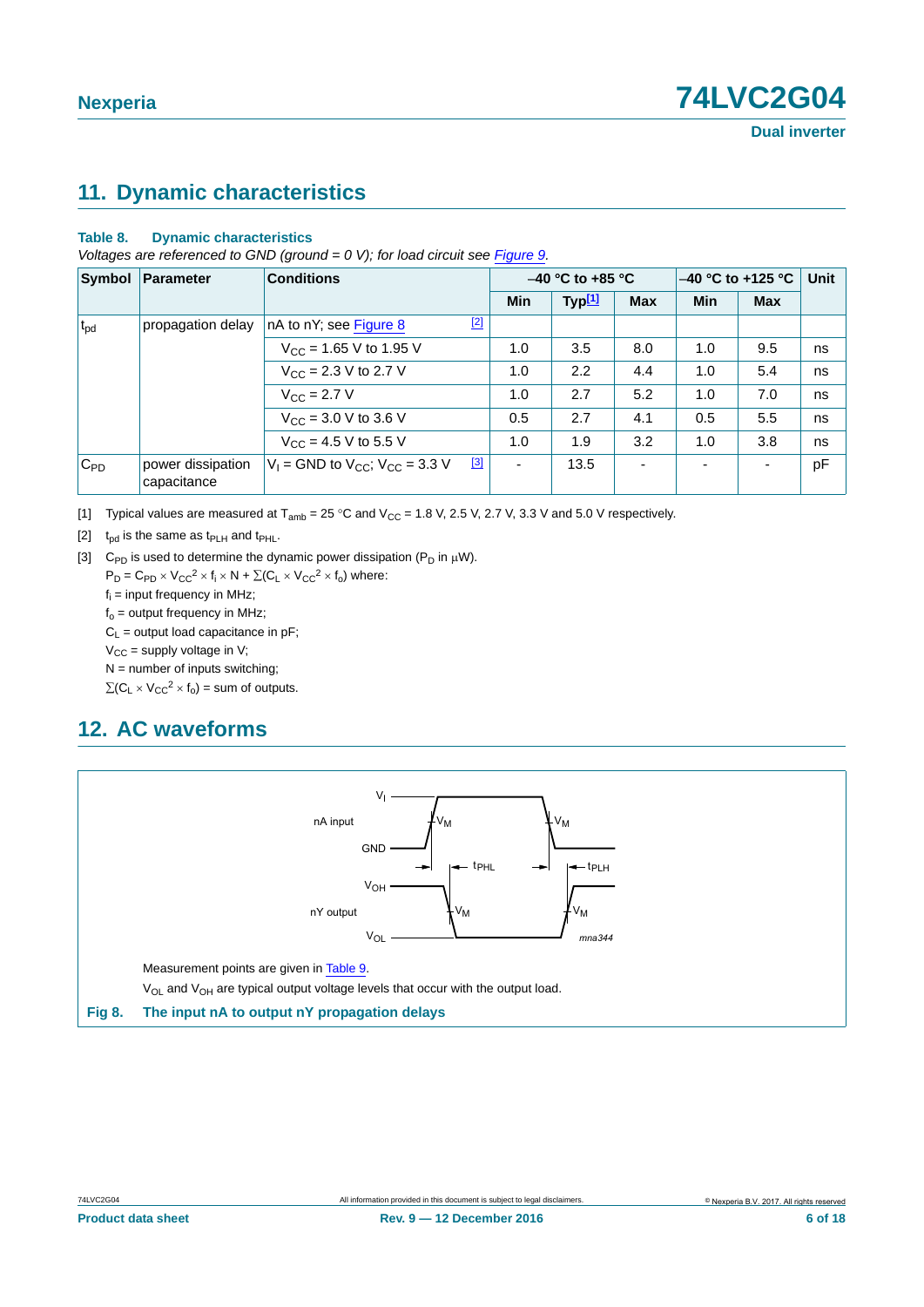| <b>Supply voltage</b> | Input       | Output         |  |  |  |
|-----------------------|-------------|----------------|--|--|--|
| <b>V<sub>cc</sub></b> | $V_{M}$     | V <sub>M</sub> |  |  |  |
| 1.65 V to 1.95 V      | $0.5V_{CC}$ | $0.5V_{CC}$    |  |  |  |
| 2.3 V to 2.7 V        | $0.5V_{CC}$ | $0.5V_{CC}$    |  |  |  |
| 2.7V                  | 1.5V        | 1.5V           |  |  |  |
| 3.0 V to 3.6 V        | 1.5V        | 1.5V           |  |  |  |
| 4.5 V to 5.5 V        | $0.5V_{CC}$ | $0.5V_{CC}$    |  |  |  |

#### <span id="page-6-1"></span>**Table 9. Measurement points**



Test data is given in [Table 10.](#page-6-2)

Definitions for test circuit:

 $R_L$  = Load resistance.

 $C_L$  = Load capacitance including jig and probe capacitance.

 $R_T$  = Termination resistance should be equal to the output impedance  $Z_0$  of the pulse generator.

 $V_{EXT}$  = External voltage for measuring switching times.

<span id="page-6-0"></span>**Fig 9. Test circuit for measuring switching times**

#### <span id="page-6-2"></span>**Table 10. Test data**

| <b>Supply voltage</b>            | Input          |               | Load  |              | $V_{EXT}$                           |
|----------------------------------|----------------|---------------|-------|--------------|-------------------------------------|
| $V_{\rm CC}$                     | V <sub>I</sub> | $t_r = t_f$   | ιc∟   | $R_L$        | t <sub>PLH</sub> , t <sub>PHL</sub> |
| 1.65 V to 1.95 V                 | $V_{\rm CC}$   | $\leq$ 2.0 ns | 30pF  | 1 k $\Omega$ | open                                |
| $ 2.3 \vee \text{ to } 2.7 \vee$ | $V_{CC}$       | $\leq$ 2.0 ns | 30 pF | 500 $\Omega$ | open                                |
| 2.7V                             | 2.7V           | $\leq$ 2.5 ns | 50pF  | 500 $\Omega$ | open                                |
| $3.0 V$ to 3.6 V                 | 2.7V           | $\leq$ 2.5 ns | 50pF  | $500 \Omega$ | open                                |
| $14.5$ V to 5.5 V                | $V_{\rm CC}$   | $\leq$ 2.5 ns | 50pF  | 500 $\Omega$ | open                                |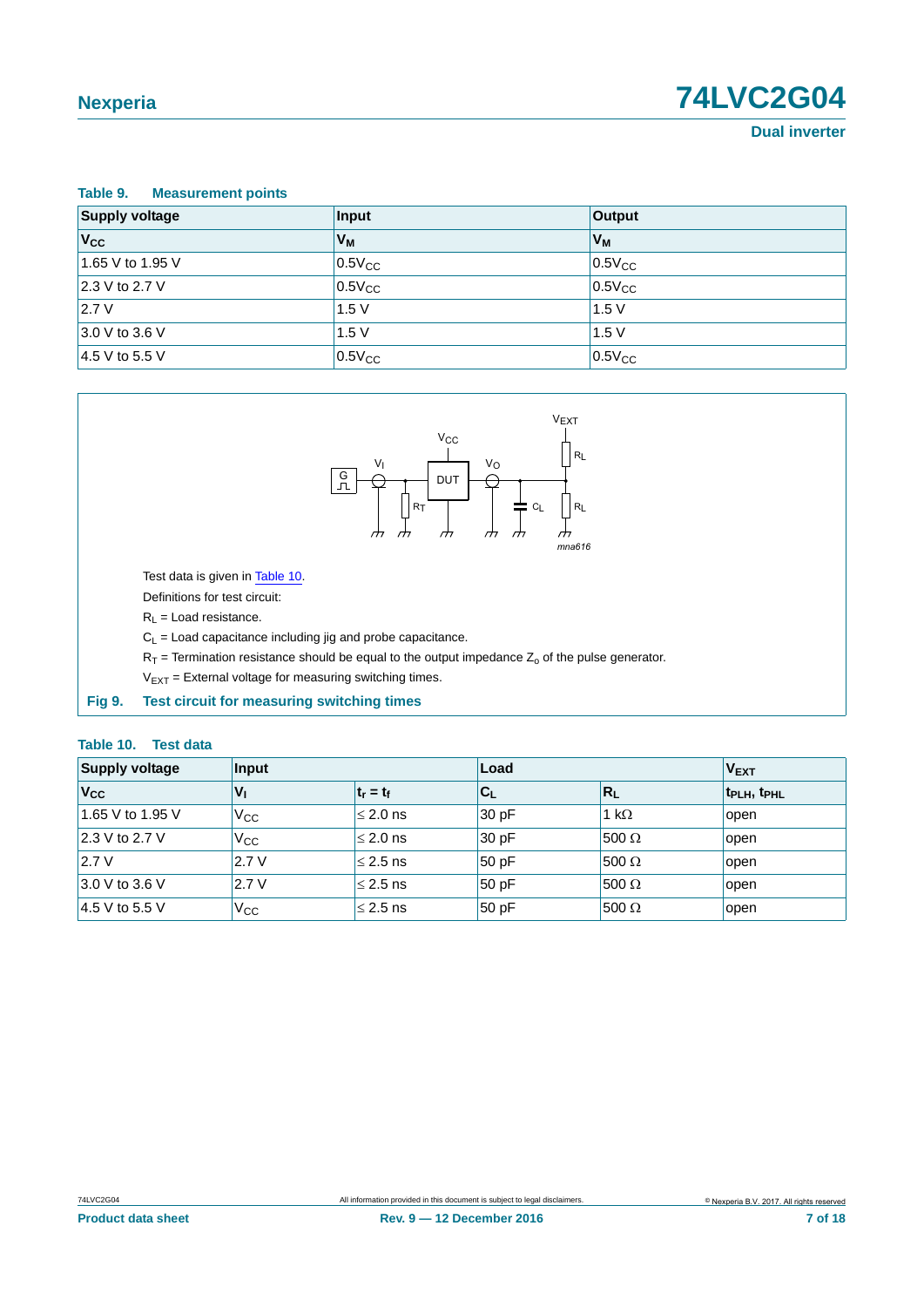## <span id="page-7-0"></span>13. Package outline



Fig 10. Package outline SOT363 (SC-88)

All information provided in this document is subject to legal disclaimers.

74LVC2G04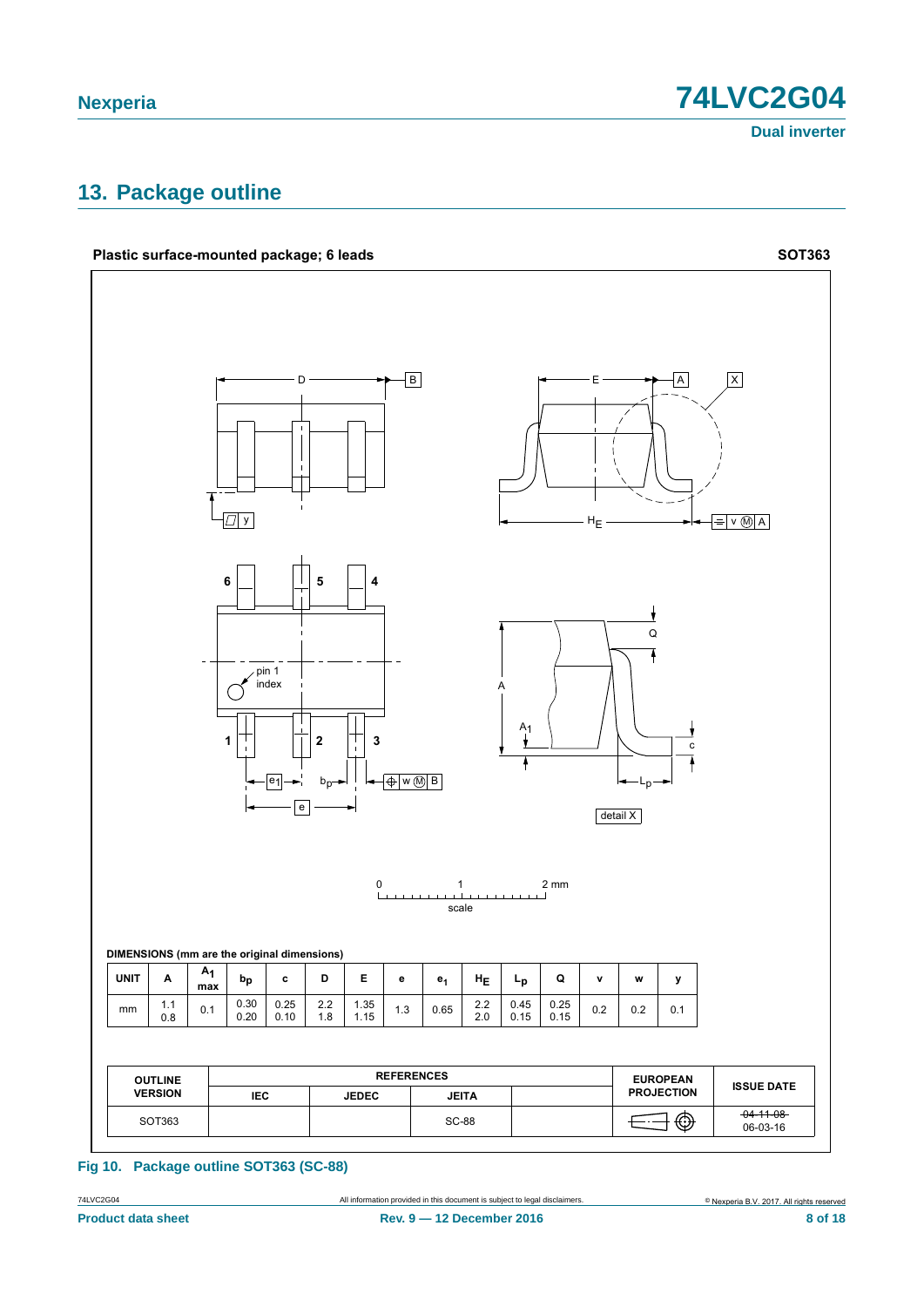

**Fig 11. Package outline SOT457 (SC-74)**

© Nexperia B.V. 2017. All rights reserved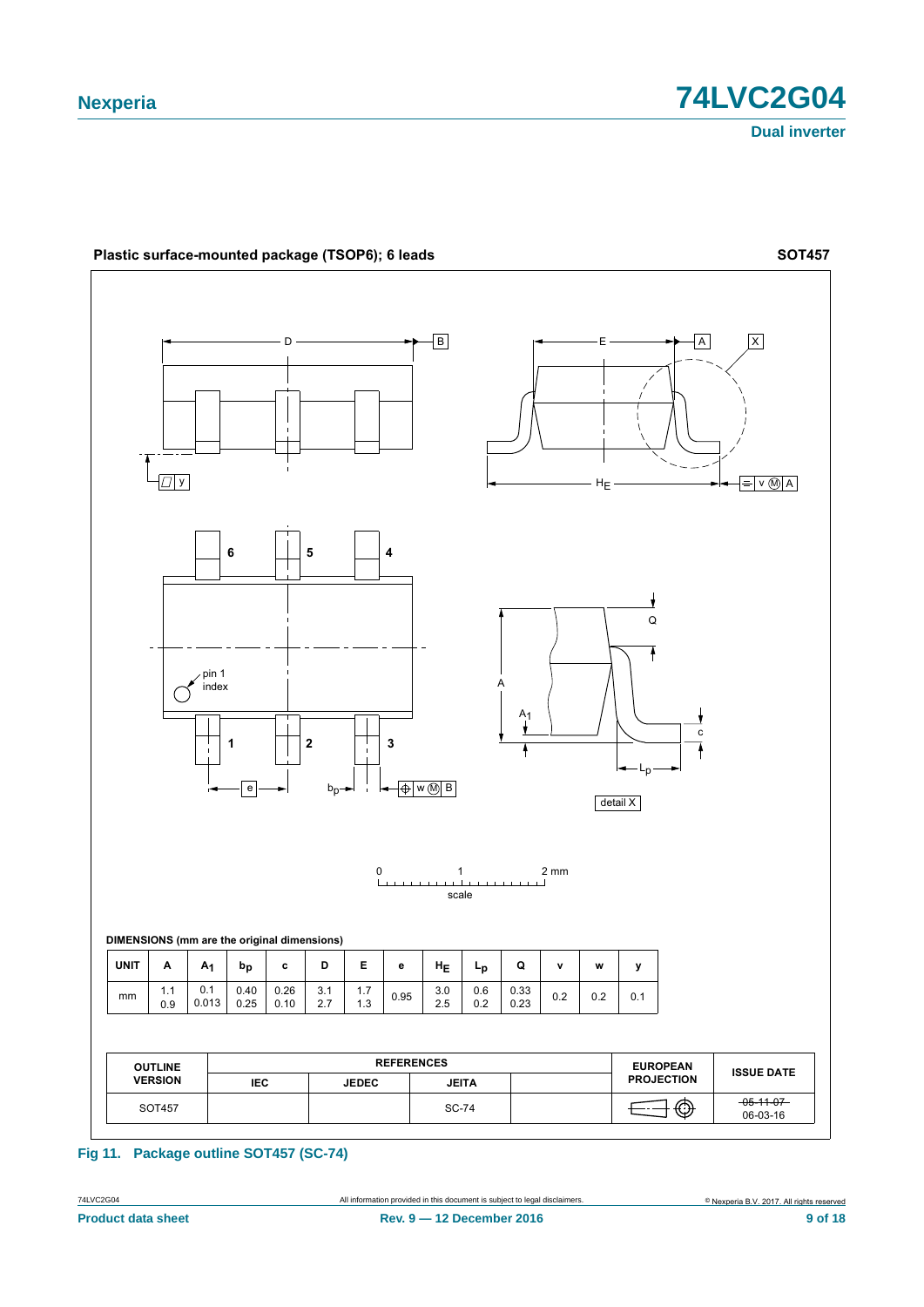

<span id="page-9-0"></span>**Fig 12. Package outline SOT886 (XSON6)**

© Nexperia B.V. 2017. All rights reserved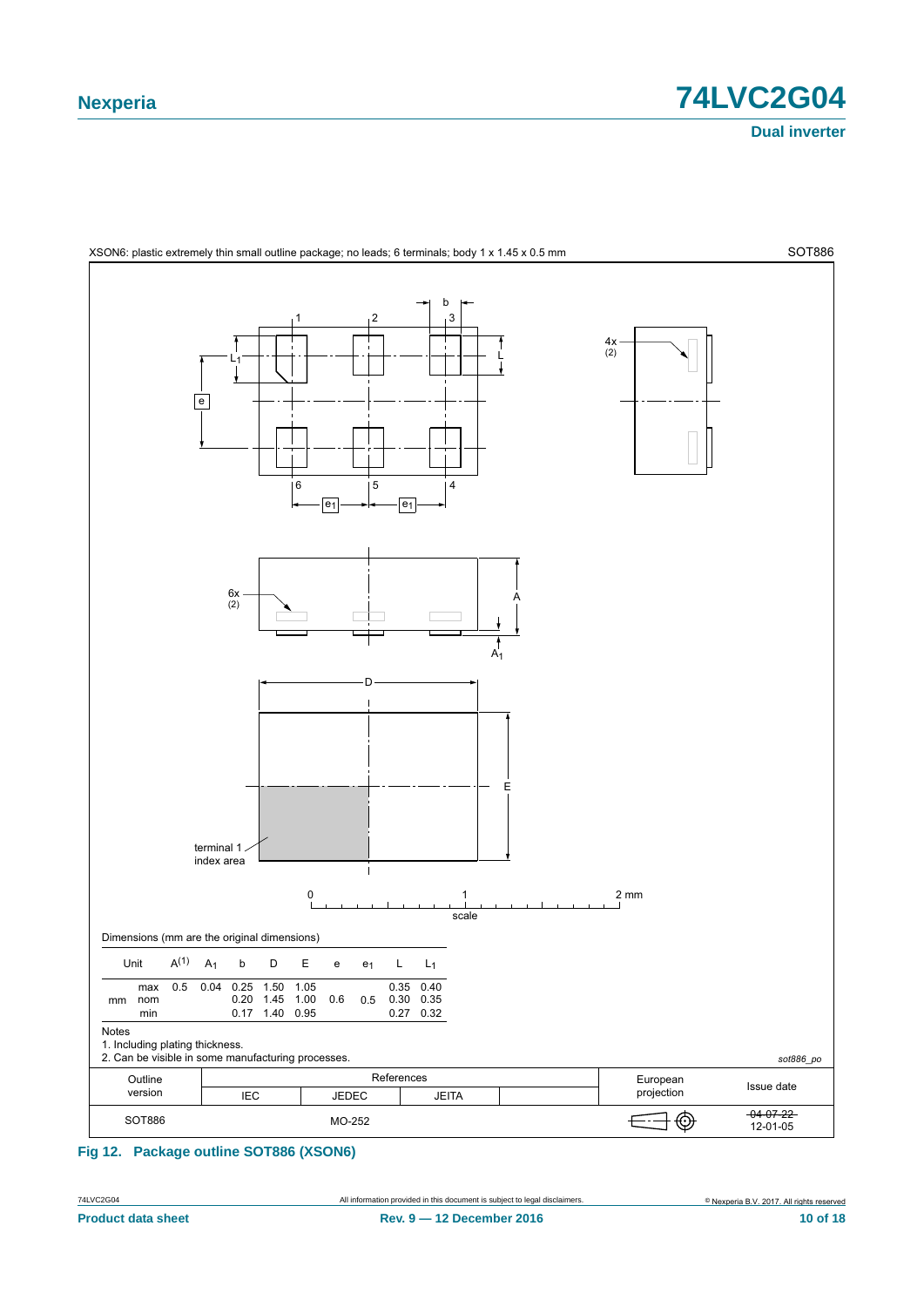

Fig 13. Package outline SOT891 (XSON6)

74LVC2G04 **Product data sheet**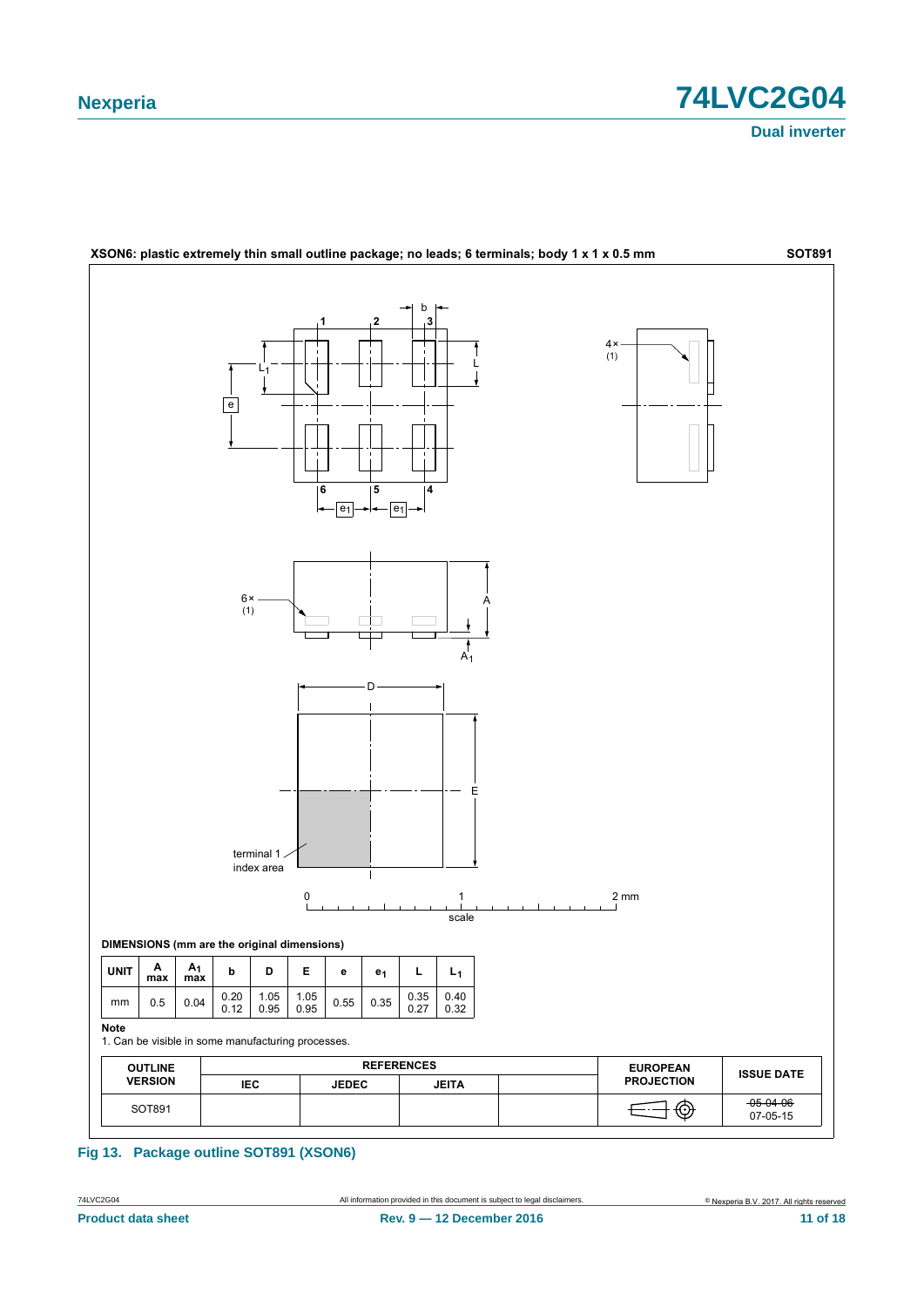

# XSON6: extremely thin small outline package; no leads;<br>6 terminals; body 0.9 x 1.0 x 0.35 mm

Fig 14. Package outline SOT1115 (XSON6)

74LVC2G04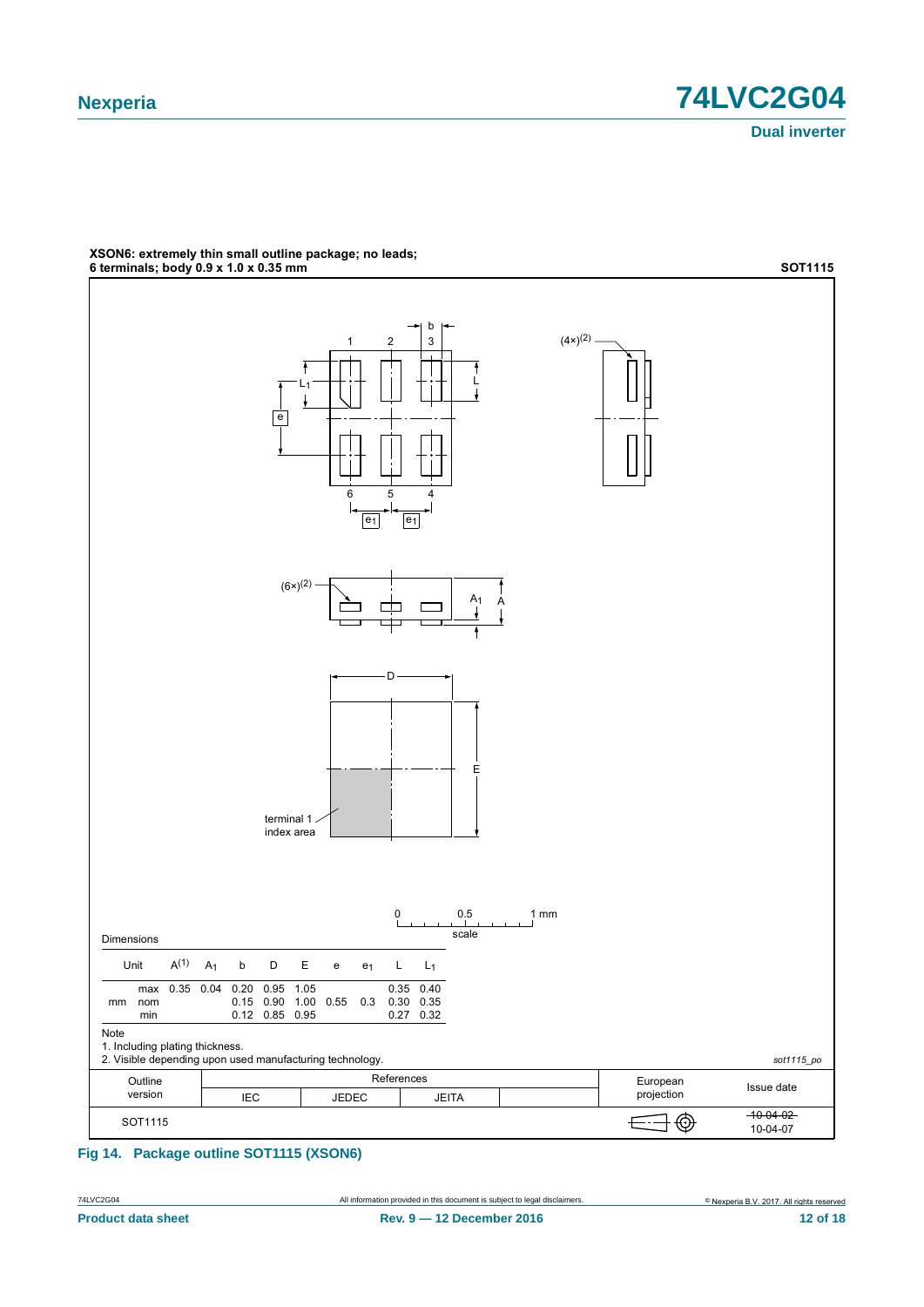

# XSON6: extremely thin small outline package; no leads;<br>6 terminals; body 1.0 x 1.0 x 0.35 mm

Fig 15. Package outline SOT1202 (XSON6)

74LVC2G04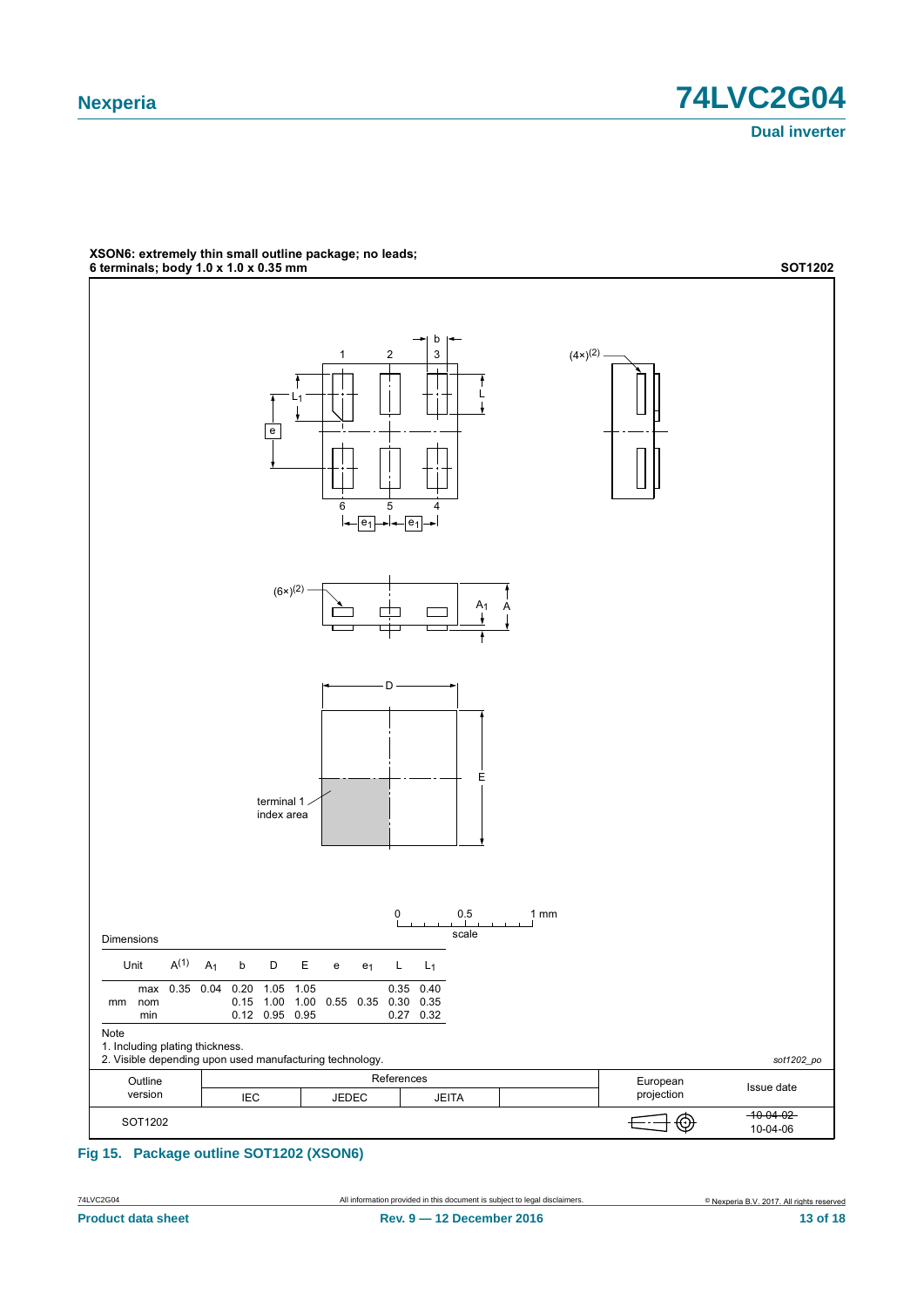

## **X2SON6: plastic thermal enhanced extremely thin small outline package; no leads;**

**Fig 16. Package outline SOT1255 (X2SON6)**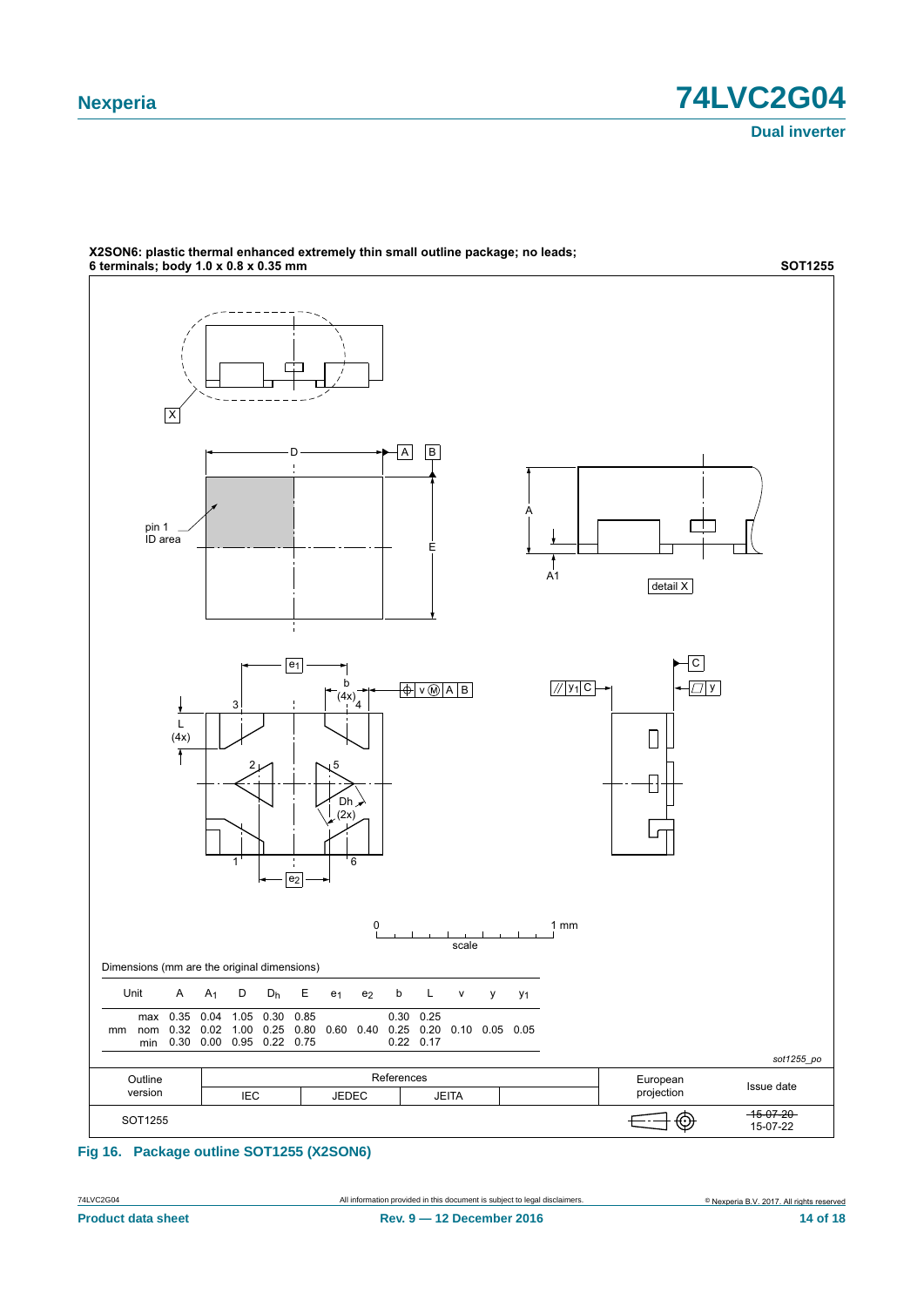

## <span id="page-14-0"></span>**14. Abbreviations**

| Acronym     | <b>Description</b>                      |
|-------------|-----------------------------------------|
| <b>CMOS</b> | Complementary Metal Oxide Semiconductor |
| <b>DUT</b>  | Device Under Test                       |
| <b>ESD</b>  | ElectroStatic Discharge                 |
| <b>HBM</b>  | Human Body Model                        |
| <b>MM</b>   | Machine Model                           |
| <b>TTL</b>  | <b>Transistor-Transistor Logic</b>      |

## <span id="page-14-1"></span>**15. Revision history**

#### **Table 12. Revision history**

| <b>Document ID</b> | Release date                                                                     | Data sheet status                                       | <b>Change notice</b> | <b>Supersedes</b> |  |  |
|--------------------|----------------------------------------------------------------------------------|---------------------------------------------------------|----------------------|-------------------|--|--|
| 74LVC2G04 v.9      | 20161212                                                                         | Product data sheet                                      |                      | 74LVC2G04 v.8     |  |  |
| Modifications:     | Table 7: The maximum limits for leakage current and supply current have changed. |                                                         |                      |                   |  |  |
| 74LVC2G04 v.8      | 20150917                                                                         | Product data sheet                                      |                      | 74LVC2G04 v.7     |  |  |
| Modifications:     |                                                                                  | Added type number 74LVC2G04GX (SOT1255/X2SON6).         |                      |                   |  |  |
| 74LVC2G04 v.7      | 20140910                                                                         | Product data sheet                                      |                      | 74LVC2G04 v.6     |  |  |
| Modifications:     |                                                                                  | Package outline drawing of SOT886 (Figure 12) modified. |                      |                   |  |  |
| 74LVC2G04 v.6      | 20111206                                                                         | Product data sheet                                      |                      | 74LVC2G04 v.5     |  |  |
| 74LVC2G04 v.5      | 20100805                                                                         | Product data sheet                                      |                      | 74LVC2G04 v.4     |  |  |
| 74LVC2G04 v.4      | 20070725                                                                         | Product data sheet                                      |                      | 74LVC2G04 v.3     |  |  |
| 74LVC2G04 v.3      | 20070216                                                                         | Product data sheet                                      |                      | 74LVC2G04 v.2     |  |  |
| 74LVC2G04 v.2      | 20040915                                                                         | Product specification                                   |                      | 74LVC2G04 v.1     |  |  |
| 74LVC2G04 v.1      | 20030722                                                                         | Product specification                                   |                      |                   |  |  |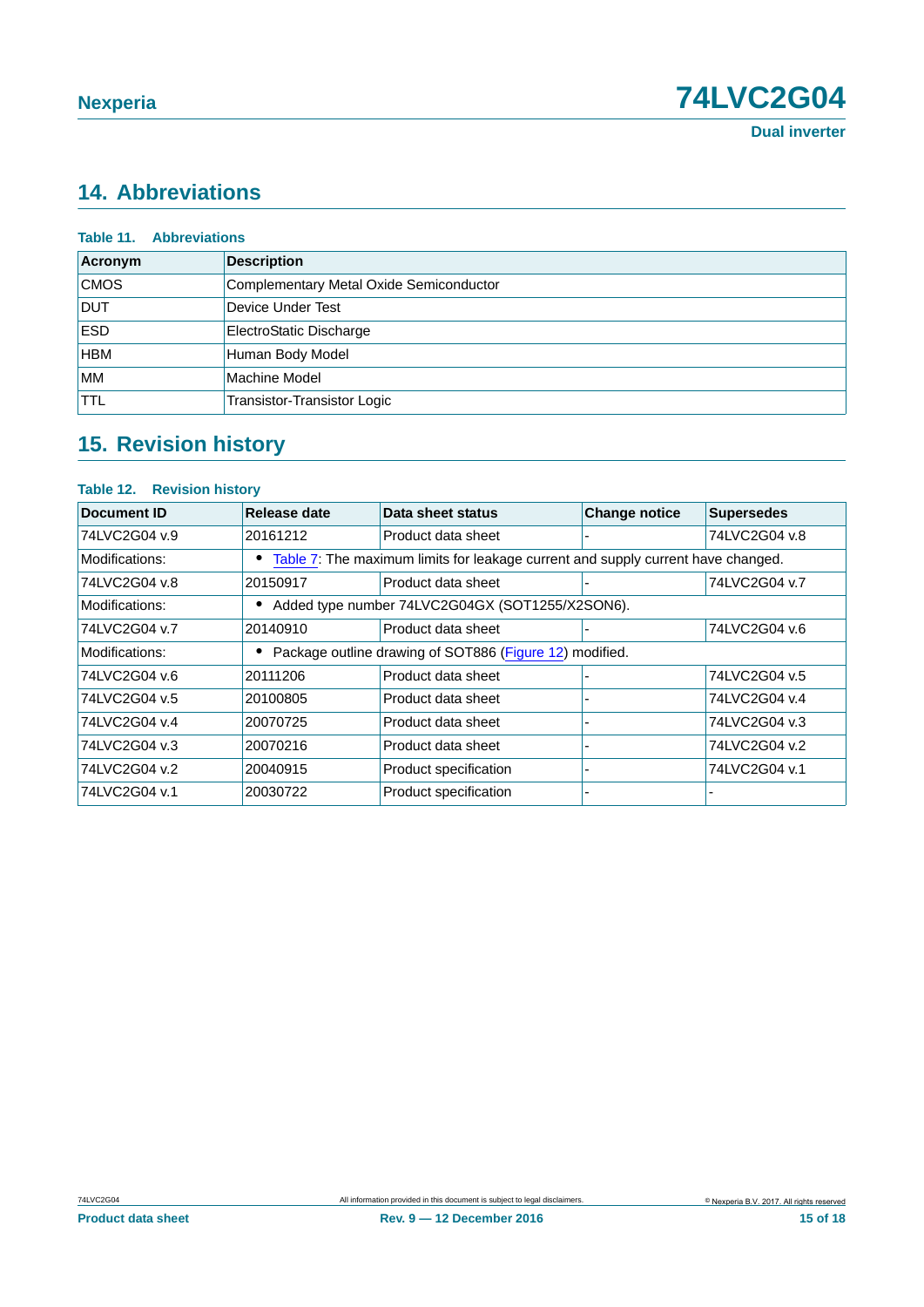#### <span id="page-15-3"></span>**16. Legal information**

#### <span id="page-15-4"></span>**16.1 Data sheet status**

| Document status[1][2]          | <b>Product status</b> <sup>[3]</sup> | <b>Definition</b>                                                                     |
|--------------------------------|--------------------------------------|---------------------------------------------------------------------------------------|
| Objective [short] data sheet   | Development                          | This document contains data from the objective specification for product development. |
| Preliminary [short] data sheet | Qualification                        | This document contains data from the preliminary specification.                       |
| Product [short] data sheet     | Production                           | This document contains the product specification.                                     |

<span id="page-15-0"></span>[1] Please consult the most recently issued document before initiating or completing a design.

<span id="page-15-1"></span>[2] The term 'short data sheet' is explained in section "Definitions".

<span id="page-15-2"></span>[3] The product status of device(s) described in this document may have changed since this document was published and may differ in case of multiple devices. The latest product status<br>information is available on the Intern

#### <span id="page-15-5"></span>**16.2 Definitions**

**Draft —** The document is a draft version only. The content is still under internal review and subject to formal approval, which may result in modifications or additions. Nexperia does not give any

representations or warranties as to the accuracy or completeness of information included herein and shall have no liability for the consequences of use of such information.

**Short data sheet —** A short data sheet is an extract from a full data sheet with the same product type number(s) and title. A short data sheet is intended for quick reference only and should not be relied upon to contain detailed and full information. For detailed and full information see the relevant full data sheet, which is available on request via the local Nexperia sales office. In case of any inconsistency or conflict with the short data sheet, the full data sheet shall prevail.

**Product specification —** The information and data provided in a Product data sheet shall define the specification of the product as agreed between Nexperia and its customer, unless Nexperia and

customer have explicitly agreed otherwise in writing. In no event however, shall an agreement be valid in which the Nexperia product is deemed to offer functions and qualities beyond those described in the Product data sheet.

#### <span id="page-15-6"></span>**16.3 Disclaimers**

**Limited warranty and liability —** Information in this document is believed to be accurate and reliable. However, Nexperia does not give any representations or warranties, expressed or implied, as to the accuracy or completeness of such information and shall have no liability for the consequences of use of such information. Nexperia takes no responsibility for the content in this document if provided by an information source outside of Nexperia.

In no event shall Nexperia be liable for any indirect, incidental, punitive, special or consequential damages (including - without limitation - lost profits, lost savings, business interruption, costs related to the removal or replacement of any products or rework charges) whether or not such damages are based on tort (including negligence), warranty, breach of contract or any other legal theory.

Notwithstanding any damages that customer might incur for any reason whatsoever, Nexperia's aggregate and cumulative liability towards customer for the products described herein shall be limited in accordance with the *Terms and conditions of commercial sale* of Nexperia.

**Right to make changes —** Nexperia reserves the right to make changes to information published in this document, including without limitation specifications and product descriptions, at any time and without notice. This document supersedes and replaces all information supplied prior to the publication hereof.

**Suitability for use - Nexperia products are not designed** authorized or warranted to be suitable for use in life support, life-critical or safety-critical systems or equipment, nor in applications where failure or malfunction of a Nexperia product can reasonably be expected to result in personal injury, death or severe property or environmental damage. Nexperia and its suppliers accept no liability for inclusion and/or use of Nexperia products in such equipment or applications and therefore such inclusion and/or use is at the customer's own risk.

**Applications —** Applications that are described herein for any of these products are for illustrative purposes only. Nexperia makes no representation or warranty that such applications will be suitable for the specified use without further testing or modification.

Customers are responsible for the design and operation of their applications and products using Nexperia products, and Nexperia accepts no liability for any assistance with applications or customer product design. It is customer's sole responsibility to determine whether the Nexperia product is suitable and fit for the customer's applications and products planned, as well as for the planned application and use of customer's third party customer(s). Customers should provide appropriate design and operating safeguards to minimize the risks associated with their applications and products.

Nexperia does not accept any liability related to any default, damage, costs or problem which is based on any weakness or default in the customer's applications or products, or the application or use by customer's third party customer(s). Customer is responsible for doing all necessary testing for the customer's applications and products using Nexperia products in order to avoid a default of the applications and the products or of the application or use by customer's third party customer(s). Nexperia does not accept any liability in this respect.

**Limiting values —** Stress above one or more limiting values (as defined in the Absolute Maximum Ratings System of IEC 60134) will cause permanent damage to the device. Limiting values are stress ratings only and (proper) operation of the device at these or any other conditions above those given in the Recommended operating conditions section (if present) or the Characteristics sections of this document is not warranted. Constant or repeated exposure to limiting values will permanently and irreversibly affect the quality and reliability of the device.

**Terms and conditions of commercial sale —** Nexperia

products are sold subject to the general terms and conditions of commercial sale, as published at [http://www.nexperia.com/profile/te](http://www.nexperia.com/profile/terms)rms, unless otherwise agreed in a valid written individual agreement. In case an individual agreement is concluded only the terms and conditions of the respective agreement shall apply. Nexperia hereby expressly objects to applying the customer's general terms and conditions with regard to the purchase of Nexperia products by customer.

**No offer to sell or license —** Nothing in this document may be interpreted or construed as an offer to sell products that is open for acceptance or the grant, conveyance or implication of any license under any copyrights, patents or other industrial or intellectual property rights.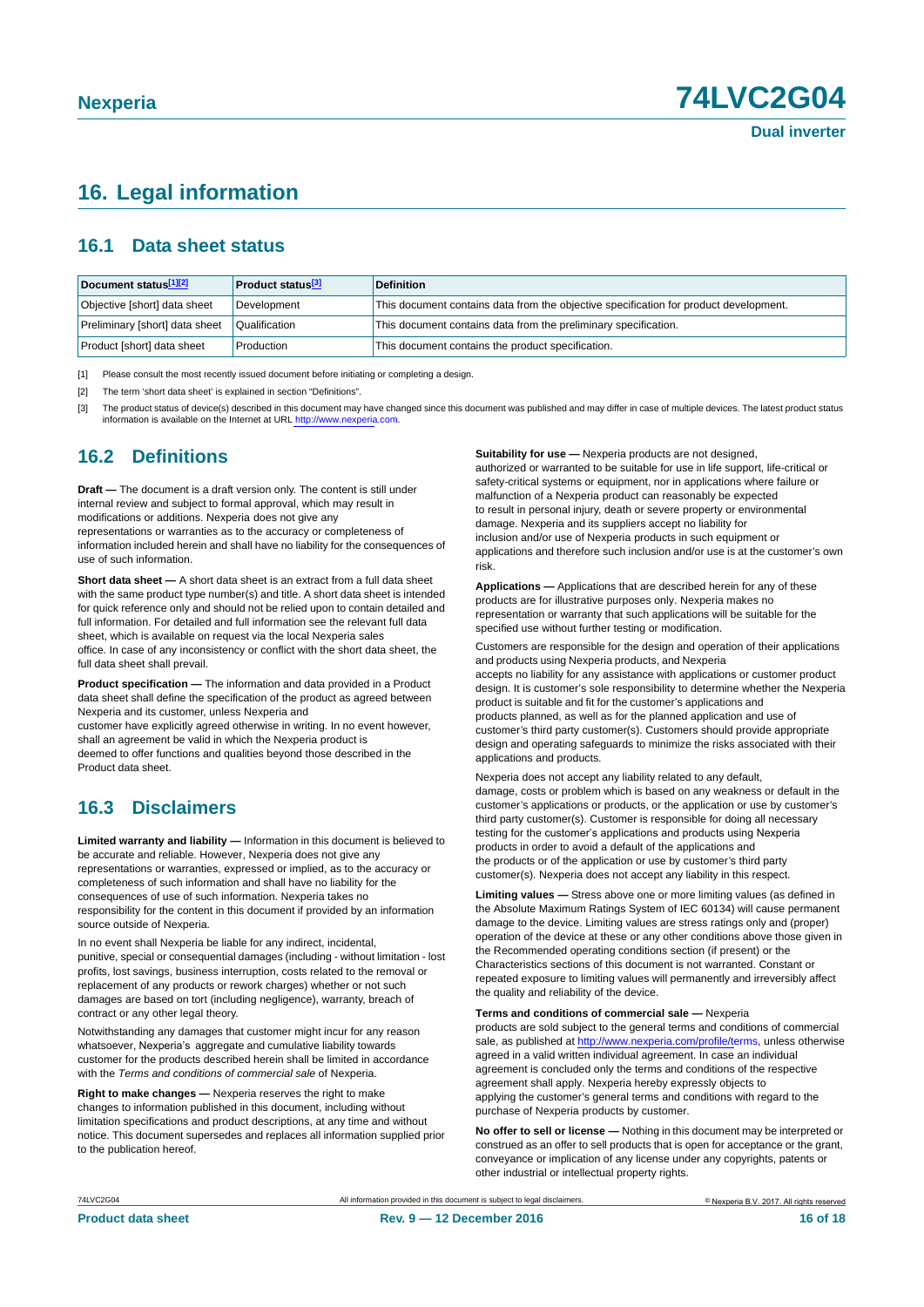# **Nexperia 74LVC2G04**

#### **Dual inverter**

**Export control —** This document as well as the item(s) described herein may be subject to export control regulations. Export might require a prior authorization from competent authorities.

**Non-automotive qualified products —** Unless this data sheet expressly states that this specific Nexperia product is automotive qualified, the product is not suitable for automotive use. It is neither qualified nor tested in accordance with automotive testing or application requirements. Nexperia accepts no liability for inclusion and/or use of

non-automotive qualified products in automotive equipment or applications.

In the event that customer uses the product for design-in and use in automotive applications to automotive specifications and standards, customer (a) shall use the product without Nexperia's warranty of the

product for such automotive applications, use and specifications, and (b) whenever customer uses the product for automotive applications beyond Nexperia's specifications such use shall be solely at customer's own risk, and (c) customer fully indemnifies Nexperia for any liability, damages or failed product claims resulting from customer design and use of the product for automotive applications beyond Nexperia's standard warranty and Nexperia's product specifications.

**Translations —** A non-English (translated) version of a document is for reference only. The English version shall prevail in case of any discrepancy between the translated and English versions.

#### <span id="page-16-0"></span>**16.4 Trademarks**

Notice: All referenced brands, product names, service names and trademarks are the property of their respective owners.

#### <span id="page-16-1"></span>**17. Contact information**

For more information, please visit: **http://www.nexperia.com**

For sales office addresses, please send an email to: **salesaddresses@nexperia.com**